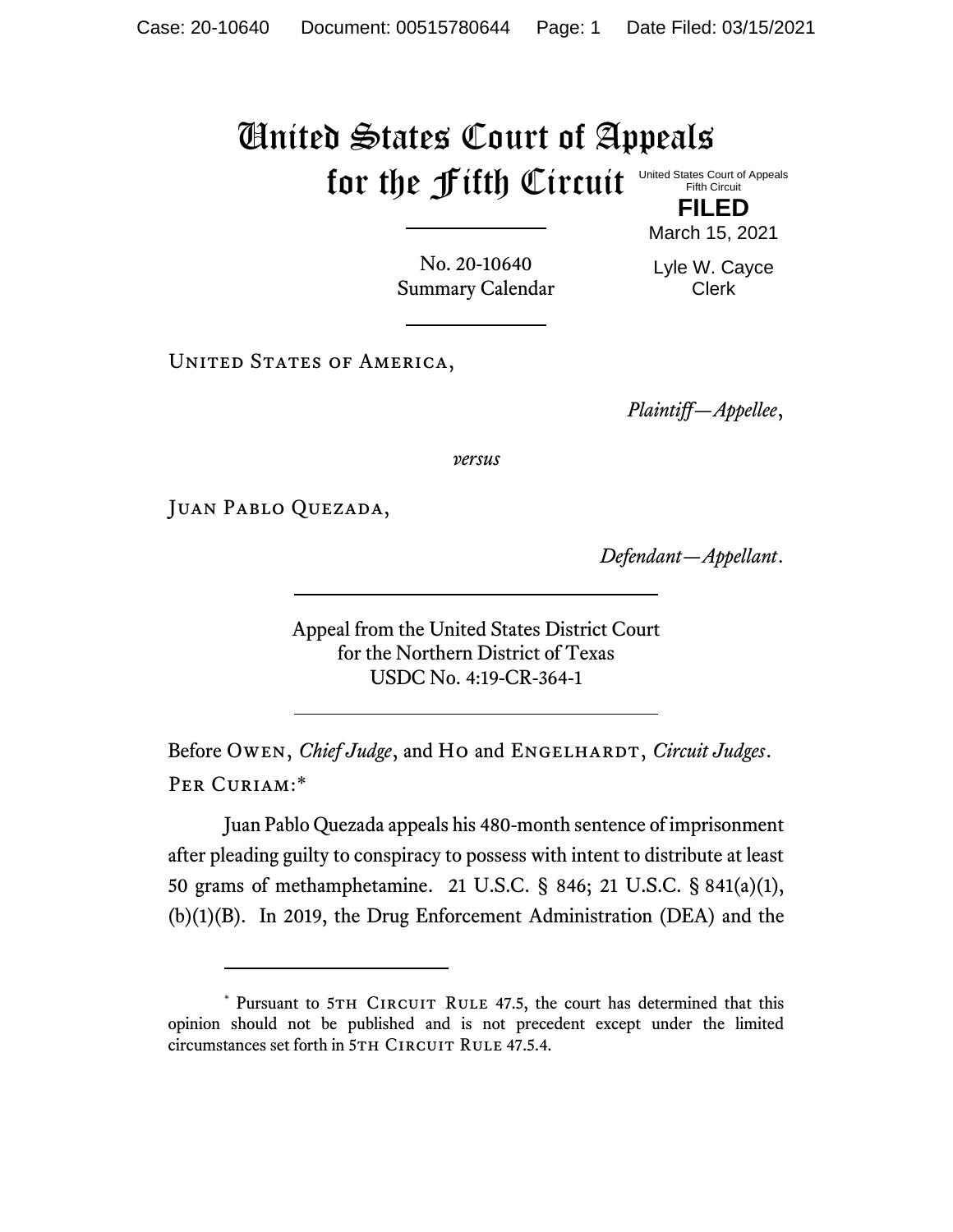## No. 20-10640

Federal Bureau of Investigation (FBI) began investigating Quezada for methamphetamine distribution. After receiving large amounts of methamphetamine on multiple occasions from his source, Quezada would sell the drugs to several individuals who, in turn, sold them to their customers. To obtain and deliver the drugs, Quezada relied on several couriers, and he directed others to coordinate the activities of those couriers. Quezada's Presentence Report (PSR) attributed to him for sentencing purposes 2,977,672 kilograms of converted drug weight. Although the Sentencing Guidelines recommended a term of life in prison, Quezada received 480 months, the statutory maximum.

Quezada's counseled brief is not entitled to liberal construction. *See Woodfox v. Cain*, 609 F.3d 774, 792 (5th Cir. 2010). Thus, his first claim on appeal that the district court clearly erred in accepting the PSR's calculation of drug quantity attributable to him is waived due to inadequate briefing. *See United States v. Stalnaker*, 571 F.3d 428, 439-40 (5th Cir. 2009); Fed. R. App. P.  $28(a)(8)(A)$ . He failed to identify or explain (1) what portion of the drug quantity he is disputing; (2) which statements by co-defendants he is challenging; (3) how the PSR is unreliable; and (4) how *United States v. Mergerson*, 4 F.3d 337 (5th Cir. 1993), supports his position. His second claim on appeal regarding his role enhancement as a leader or organizer of a criminal activity, U.S.S.G. § 3B1.1(a), is also waived due to inadequate briefing; he failed to cite analogous cases, point to specific portions of the record, or explain his argument beyond a handful of conclusory and nonspecific statements. *See Stalnaker*, 571 F.3d at 439-40; FED. R. APP. P.  $28(a)(8)(A)$ .

However, even assuming *arguendo* that Quezada adequately briefed these issues, his claims would still fail. *See United States v. Scroggins*, 599 F.3d 433, 448-49 (5th Cir. 2010) (addressing merits of an inadequately-briefed issue). Quezada's PSR is sufficiently reliable because it contains several